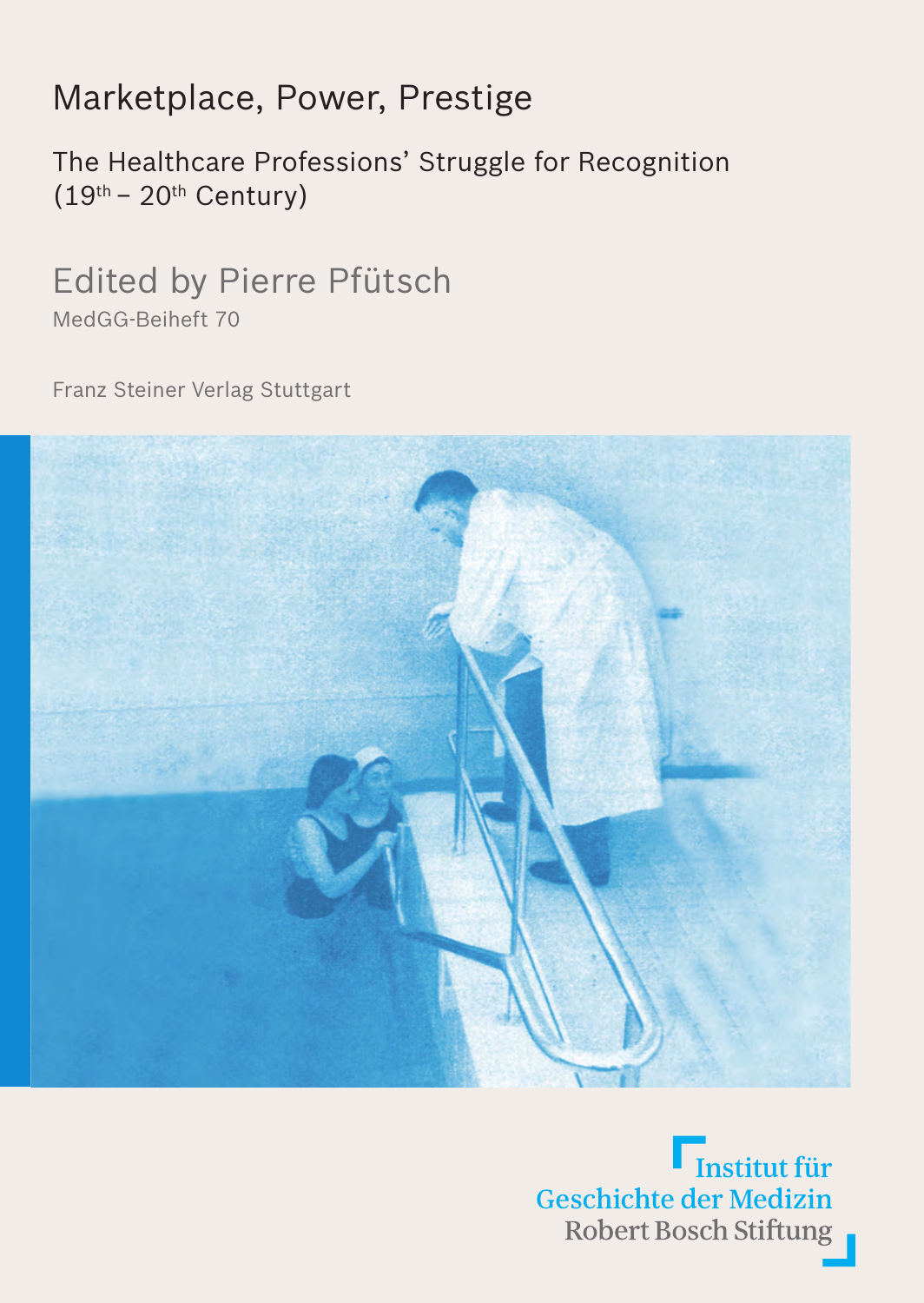Marketplace, Power, Prestige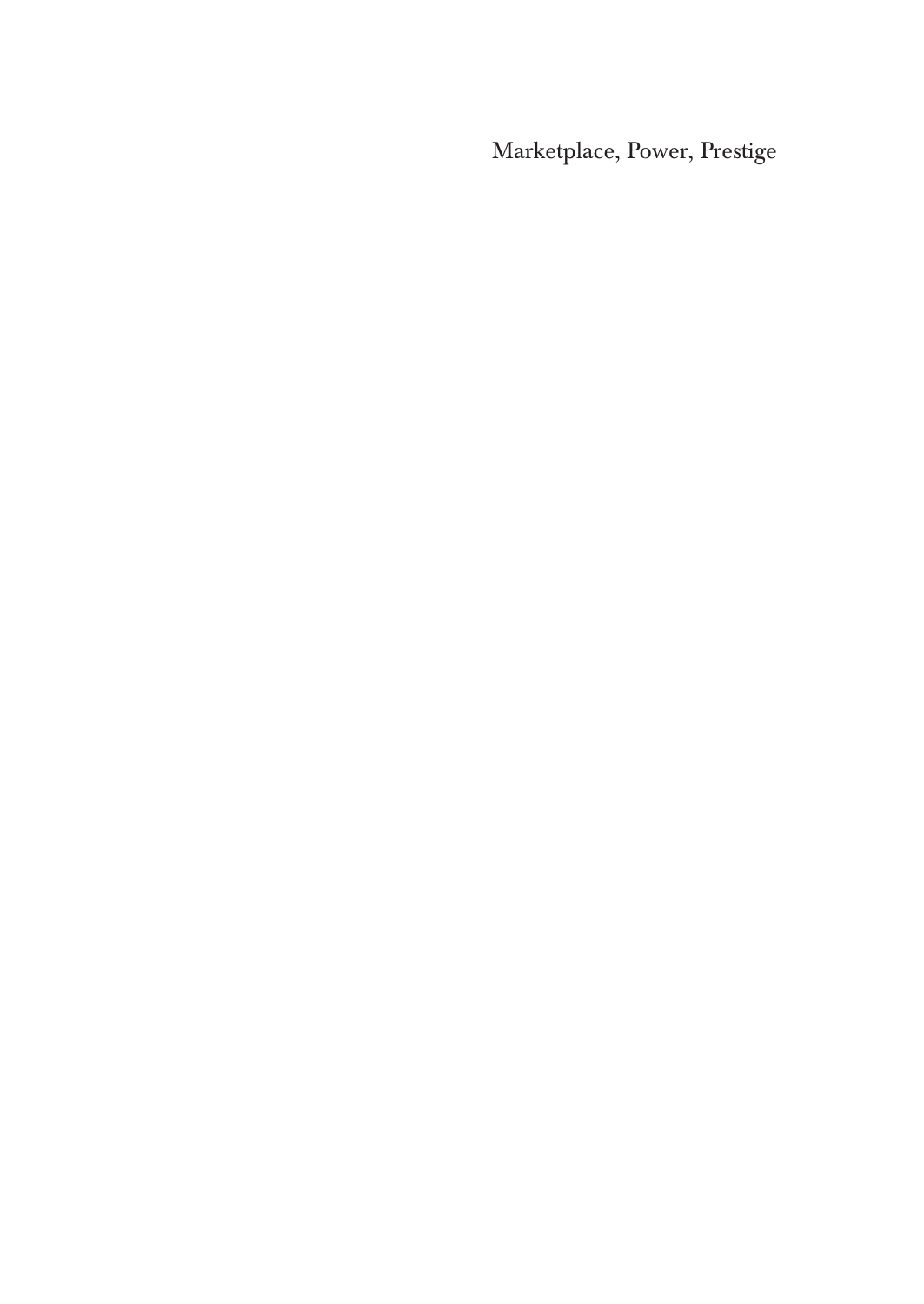## Medizin, Gesellschaft und Geschichte

Jahrbuch des Instituts für Geschichte der Medizin der Robert Bosch Stiftung

herausgegeben von Robert Jütte

Beiheft 70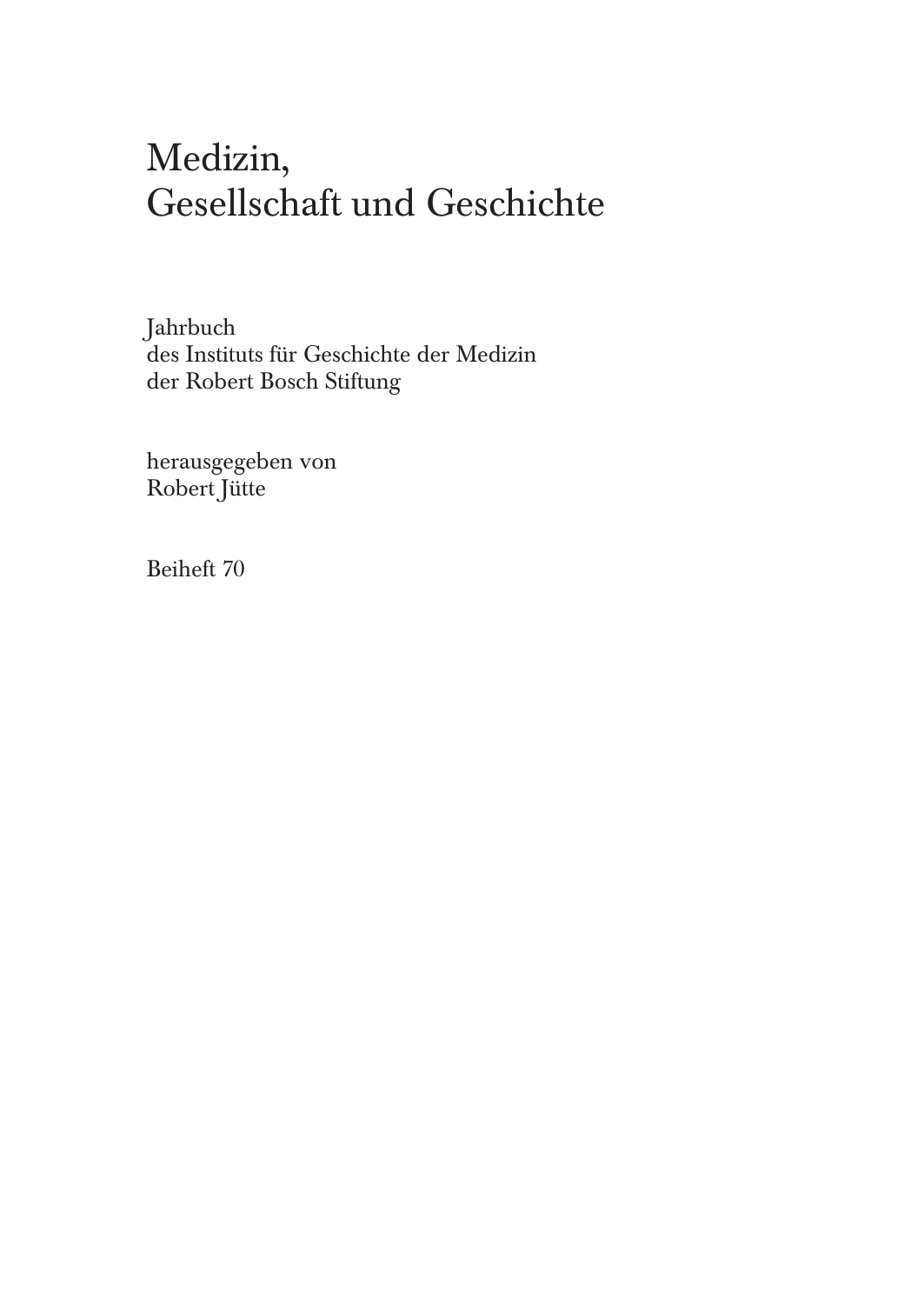## Marketplace, Power, Prestige

The Healthcare Professions' Struggle for Recognition  $(19^{\text{th}}–20^{\text{th}}$  Century)

Edited by Pierre Pfütsch



Franz Steiner Verlag Stuttgart 2019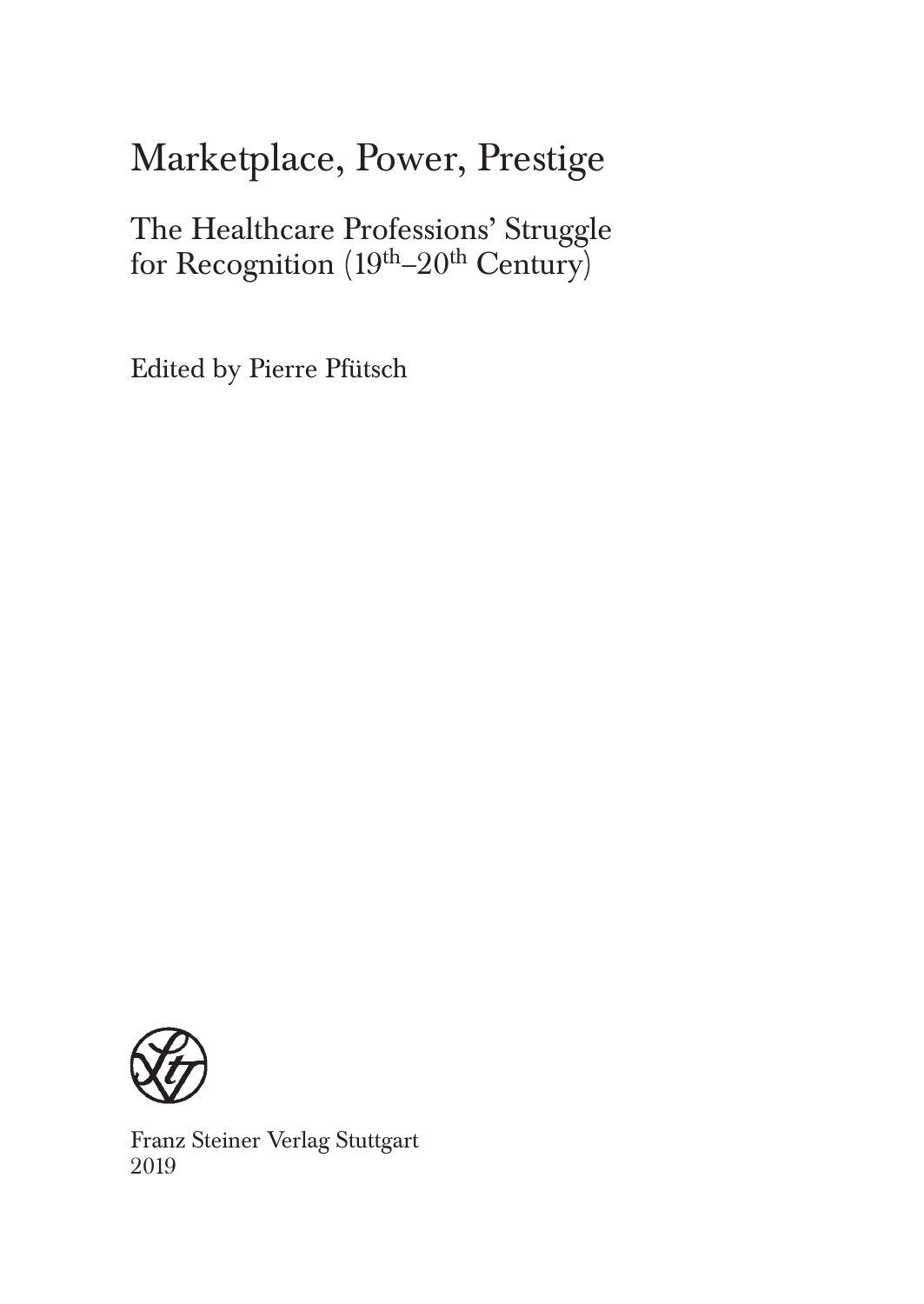Gedruckt mit freundlicher Unterstützung der Robert Bosch Stiftung GmbH

Coverabbildung: "Geherbad" aus dem Robert Bosch Krankenhaus, Stuttgart, 1940. Quelle: IGM-Archiv

Bibliografische Information der Deutschen Nationalbibliothek: Die Deutsche Nationalbibliothek verzeichnet diese Publikation in der Deutschen Nationalbibliografie; detaillierte bibliografische Daten sind im Internet über <http://dnb.d-nb.de> abrufbar.

Dieses Werk einschließlich aller seiner Teile ist urheberrechtlich geschützt. Jede Verwertung außerhalb der engen Grenzen des Urheberrechtsgesetzes ist unzulässig und strafbar. © Franz Steiner Verlag, Stuttgart 2019 Druck: Laupp & Göbel GmbH, Gomaringen Gedruckt auf säurefreiem, alterungsbeständigem Papier. Printed in Germany ISBN 978-3-515-12294-8 (Print) ISBN 978-3-515-12299-3 (E-Book)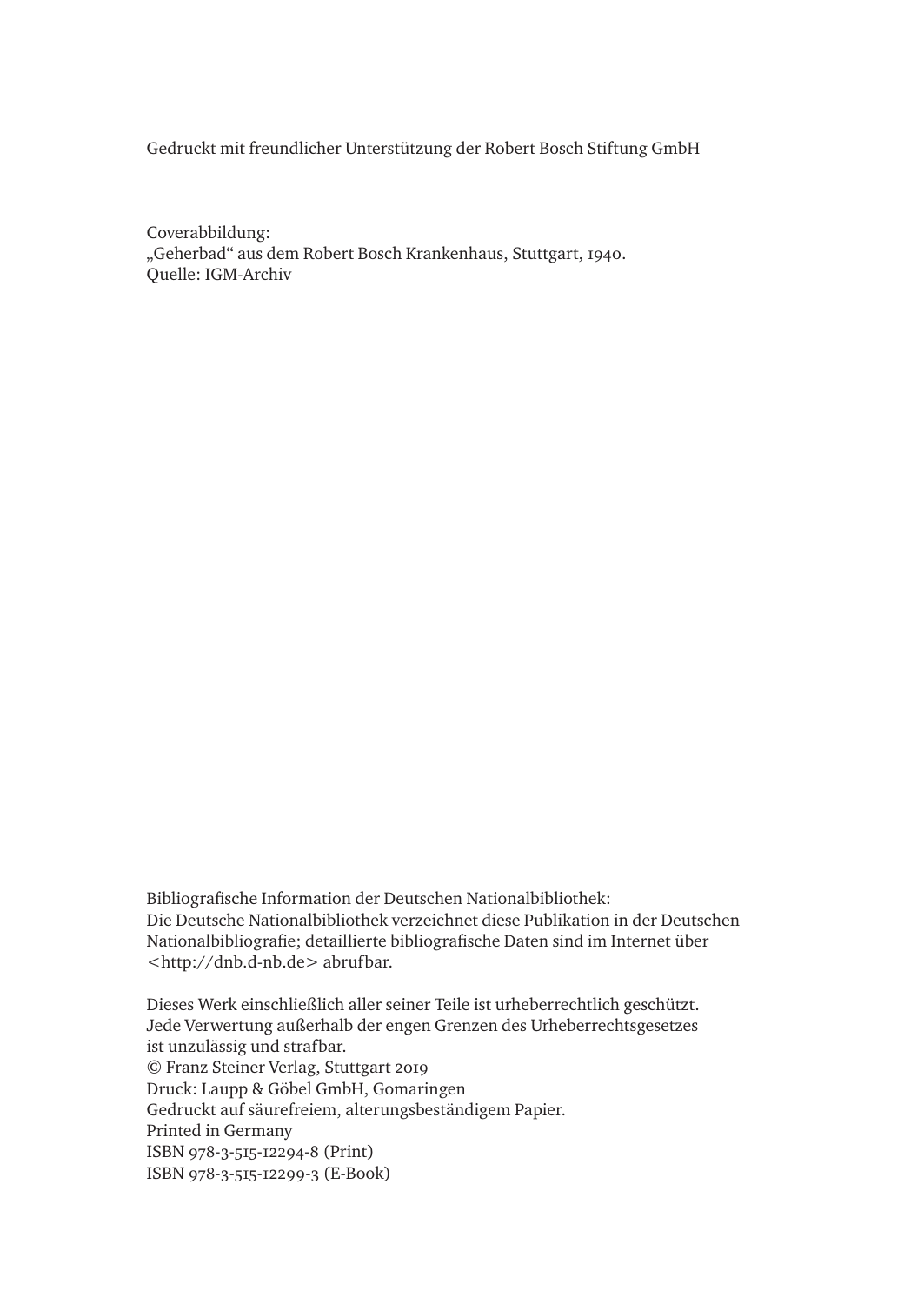### Table of Contents

| Pierre Pfütsch<br>An Introduction to Conflict Research: Illustrative Applications<br>with Healthcare Professions in the 19th and 20th Century             | 7  |
|-----------------------------------------------------------------------------------------------------------------------------------------------------------|----|
| <b>Interprofessional Conflicts</b>                                                                                                                        |    |
| Karen Nolte<br>The Debate on 'Nurse Anaesthetists' in West Germany                                                                                        | 21 |
| Eileen Thrower<br>"An Extension of Nursing Practice": The Evolution of Midwifery<br>in the United States as Evidenced in Georgia, 1970–1989               | 37 |
| Pierre Pfütsch<br><b>Emergency Medical Services in Germany:</b>                                                                                           | 59 |
| <b>Conflicts Within a Profession</b>                                                                                                                      |    |
| Christoph Schwamm<br>Hegemonic Masculinity and the Gender Gap in Caregiving:<br>The Contentious Presence of West German Men in Nursing                    | 79 |
| Geertje Boschma<br>Negotiating Electroconvulsive Therapy (ECT) in Dutch Psychiatry:<br>Cultural and Intraprofessional Tension over Biological Psychiatry, | 97 |
| Sylvelyn Hähner-Rombach †<br>Mothers on Children's Wards: Conflicts in German                                                                             |    |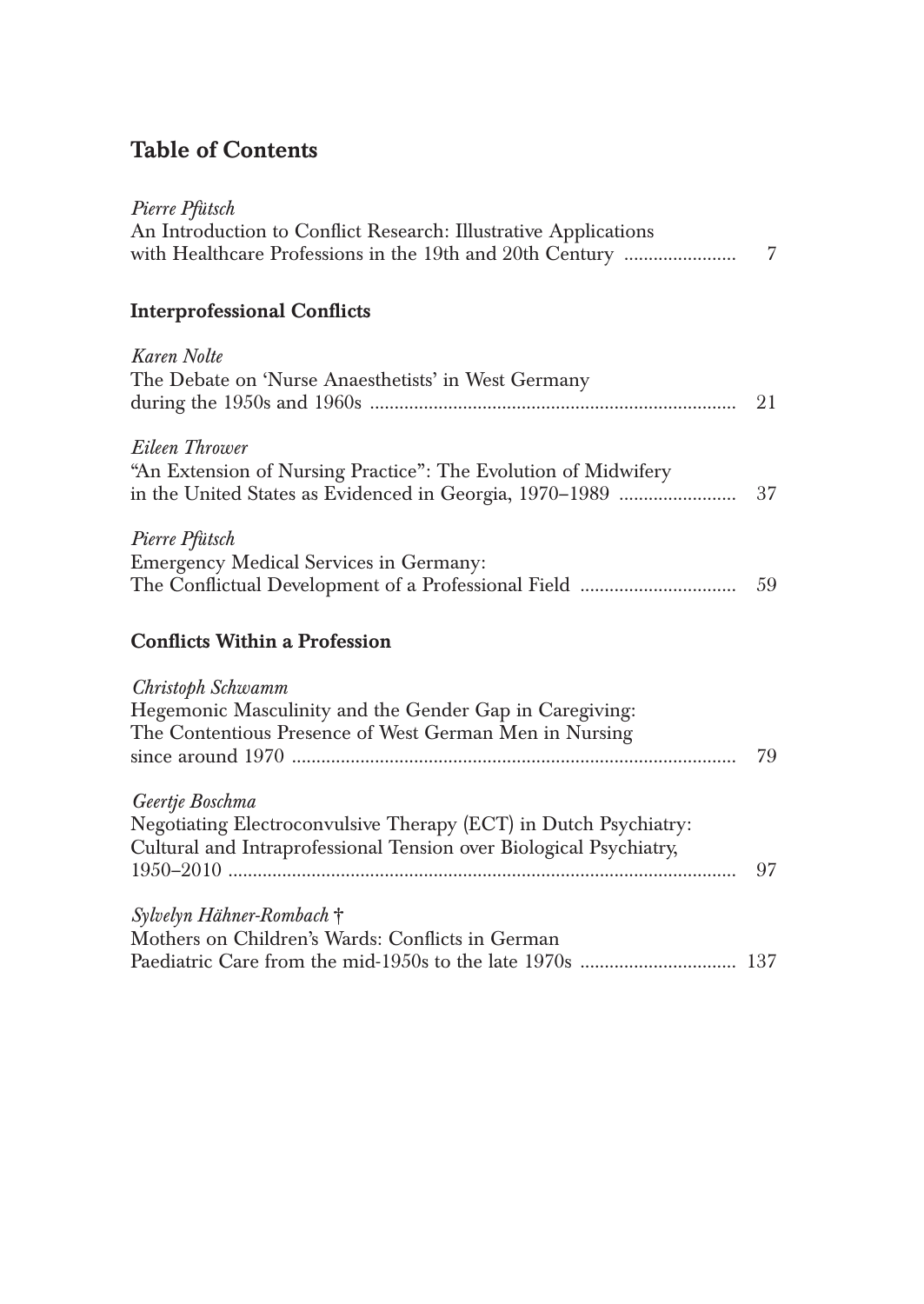### Conflicts due to Changes in Social Conditions

| Jane Brooks                                                                                                              |  |
|--------------------------------------------------------------------------------------------------------------------------|--|
| From Wars on the Wards to Harmonious Hospitals:                                                                          |  |
| British Nursing Sisters' Pursuit of Collaboration on Active Service                                                      |  |
|                                                                                                                          |  |
| Eyal Katvan<br>"Toothless Law": The Regulation (or 'Vaguelation') of Dentistry                                           |  |
| Aaron Pfaff                                                                                                              |  |
| Counselling Diabetics - The Hampered Development of<br>Educational Programmes for Patients with Diabetes in Germany  225 |  |
|                                                                                                                          |  |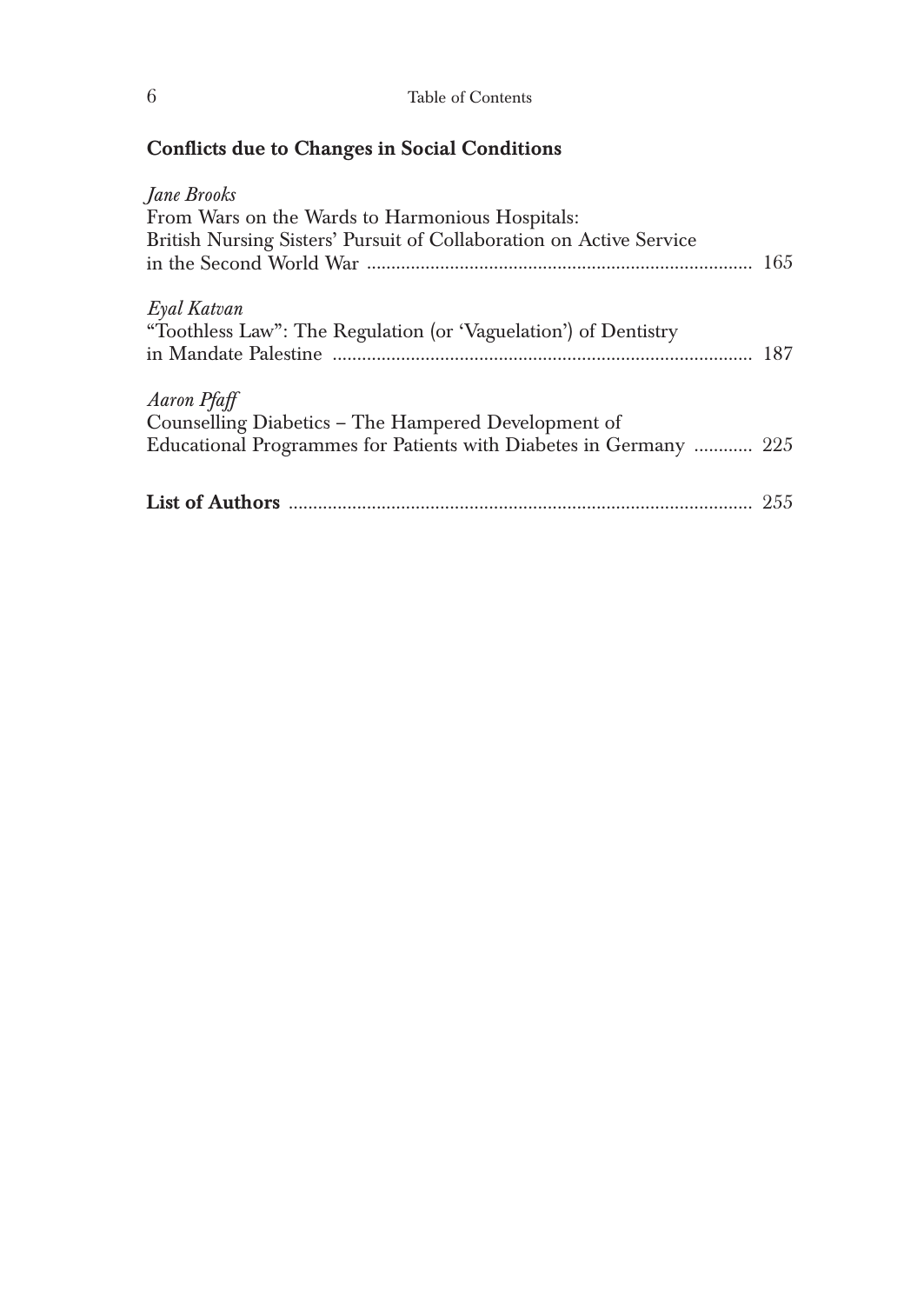### An Introduction to Conflict Research: Illustrative Applications with Healthcare Professions in the 19th and 20th Century

*Pierre Pfütsch*

#### Epistemological interest

Currently questions of the best possible care for the population are at the centre of discussion in both the healthcare system and within medicine. While the populations of Western industrial nations are only minimally growing, if at all, there are other factors that push healthcare to its limits. One reason is paradoxically the progress that was made in medicine, hygiene, and nutrition in the past 150 years, which has driven increases in life expectancy. At present, men born in Germany have a life expectancy of 78.18 years and women 83.06 years.<sup>1</sup> In other European countries the situation is similar. In France, life expectancy for men is currently 79.2 years and for women 85.5. In the UK, boys who were born in 2015 will live on average 79.2 years and girls 82.8 years.2 Model calculation of the Federal Bureau of Statistics in Wiesbaden suggest, however, that boys who were born in 2017 in Germany will on average reach an age of 90 years and girls of 93 years.3 Since an older age is often accompanied by more diseases and a deteriorating health condition, people above 65 years of age require more medical care and hence have more contact with the healthcare system.<sup>4</sup> In this phase of life cases of multi-morbidity also become more common, which means that consultants with numerous specialities are contacted. Due to the multi-morbidity, the disease patterns are also becoming more complex. Consequently, the healthcare system is frequented more often.

A second reason why the healthcare system is being pushed to its limits is the increasing use of preventative and health-promoting offers on the medical market. Since the 1970s, this development has been linked to the growing significance of health within societal discourse. In the industrial nations, health rose to the position of central leading category of all areas of life. The health scientist Ilona Kickbusch perfectly summarised this development with the term "health society".<sup>5</sup> The reason for using various offers by the healthcare system cannot only be found in the need created by patients, but also in the fact that such offers exist. Until the 1980s, the focus in medicine was foremost to heal diseases. Yet, with the agreement of the Ottawa Charter in 1986, it has increasingly recognised the potential of disease prevention with the term "pre-

- 1 Cf. Statistisches Bundesamt (2016), p. 12.
- 2 Cf. Eurostat (2017).
- 3 Cf. Statistisches Bundesamt: Kohortensterbetafeln (2017), p. 16.
- 4 Cf. Barmer GEK (2017), p. 57.
- 5 Hartung/Kickbusch (2014).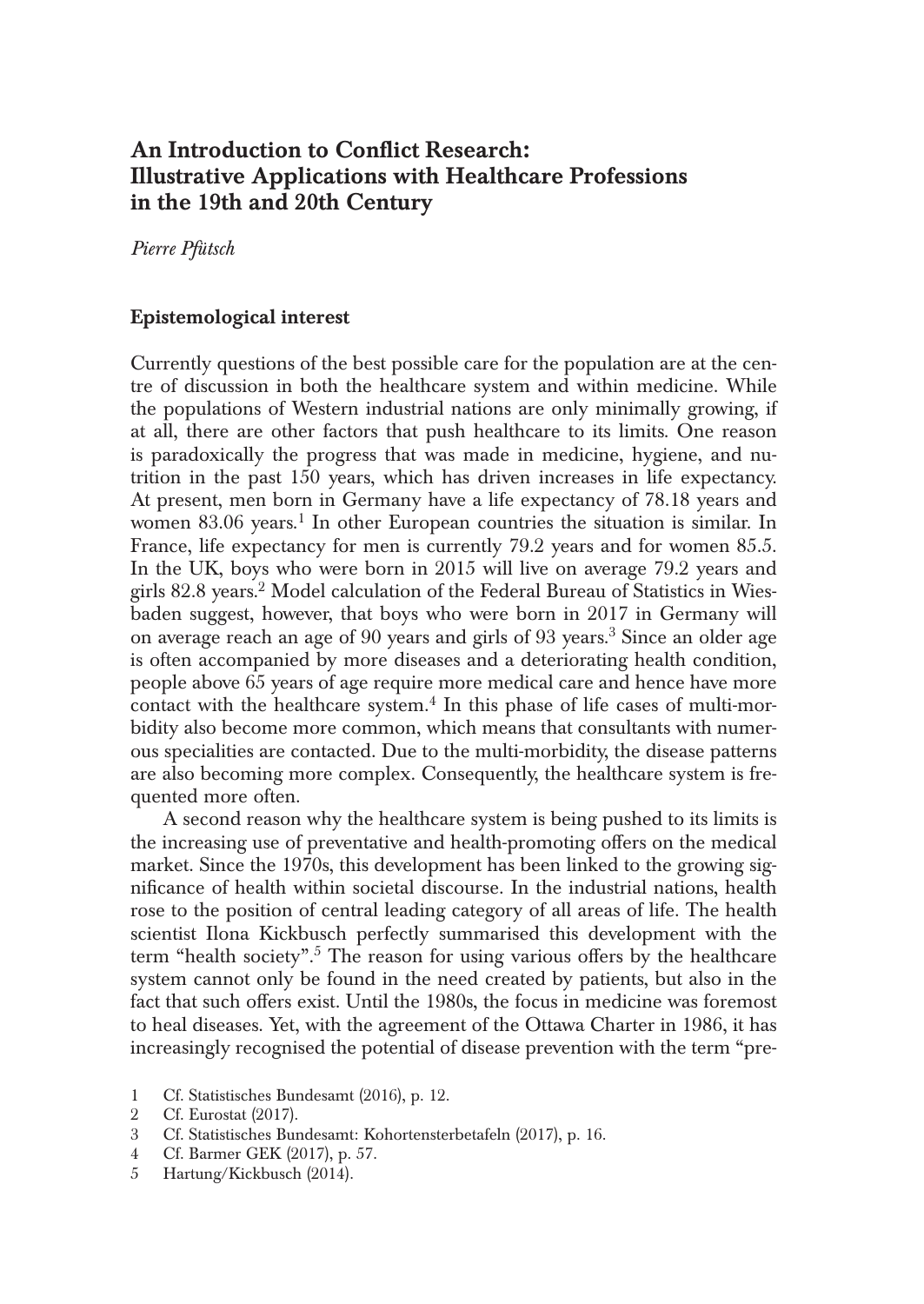vention" not only referring to maintaining people's health but also the financial potential of prevention as a market segment. The so-called "second health market" that covers health tourism, wellness offers and services that are not covered by the statutory health insurance is steadily growing in Germany and its importance is rising. In the federal state Hesse alone, there are 30,200 people who work in this area producing a turnover of 5.56 billion Euros per year. Between 2009 and 2012 the employment number rose by 8.6 per cent and the turnover by 17 per cent.<sup>6</sup> Providers of health services and the staff hence prefer to focus on this financially attractive market which has consequences, at least indirectly, for the primary healthcare. Due to the different distribution of resources, this imbalance can have a negative outcome regarding staff capacities and services available.

In addition to these developments in society at large there are also tendencies within the medical system that concern questions of medical care for the population. In Germany we have increasing shortages of doctors in rural areas resulting in a worse standard of care than in the cities.<sup>7</sup> Furthermore, the currently pronounced shortage of nurses also contributes to the fact that the care is at risk as the number of people in need of care keeps growing.<sup>8</sup> Facing this difficult development, the people responsible in the healthcare system have been searching for some time for funding options to prevent a lack of care.

In other Western countries this issue was discussed much earlier and hence, action was also taken much earlier. In Canada, already in 1970 the profession of "nurse practitioner" was introduced. Since 1977, this profession has also been in existence in the Netherlands. $9$  Since 1989, in Britain there have been "practice nurses". In Canada, the "nurse practitioners" are registered nurses with an academic degree.<sup>10</sup> "Nurse practitioners" are responsible for serving their patients through all phases of the life, perform smaller examinations, interpreting certain diagnostic tests, documenting findings and managing the patient's medication while staying up to date with the latest research. Overall, these members of staff are the first point of contact for the patient, and they have an extensive medical knowledge and free doctors to focus on more urgent tasks. Similarly, the profession of the "physician assistant" that was established in the 1970s in the US serves to relieve doctors from tasks that a person with less comprehensive, yet specified training could  $\rm{do}^{11}$  With the additional training of medical staff as "care assistants in the GP

- 6 Cf. Gesundheitswirtschaft Rhein-Main e.V. (2014), p. 51.
- 7 More specifically on the distribution of doctors in Germany: Albrecht/Etgeton/Ochmann (2015).
- 8 Current news on the shortage of staff in nursing: Maibach-Nagel (2018).
- 9 In the US there were already first courses on the topic in the 1960s.
- 10 On the history of nurse practitioners in Canada: Bryant-Lukosius et al. (2010).
- 11 On the history of the physician assistant in the US see the homepage of the Physician Assistant History Society (https://pahx.org, last accessed: 17/10/2018). Since 2005, Germany has introduced the first university degrees of "physician assistants". This is a threeyear bachelor degree course in which the students acquire a broad medical knowledge. This opens up new opportunities for doctors and other healthcare institutions to delegate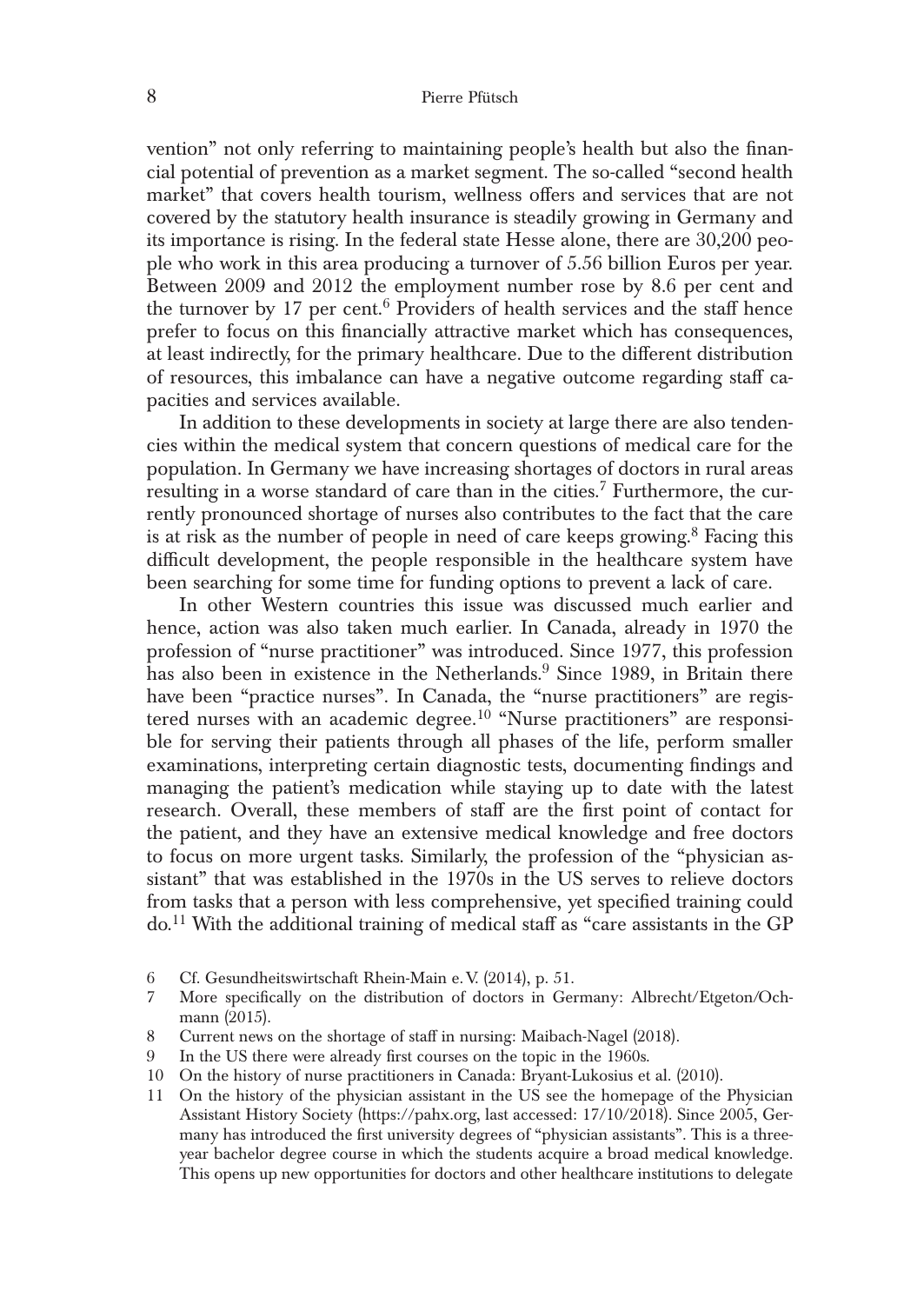practice" ("Versorgungsassistentin in der hausärztlichen Praxis"), in Germany, general practitioners (GPs) now also have the option to delegate certain tasks to specially trained staff. In this context the professionalisation or academisation of nursing plays an increasingly important role.12 A current example of this process is the new (model) degree programme of "evidence-based care" that was introduced at the Medical School of the Martin Luther University of Halle-Wittenberg. Yet, these are only first attempts to face this issue. With these current topics that focus on issues of delegating or substituting doctor's services to other health professions we can already recognise areas of tension and conflict. Questions of responsibility and authority will be core areas of conflict.

Historians and social scientists like to research conflicts, tensions, and debates because they bear the potential to disclose information on the conflicting parties and the solutions of the conflict but also on the context of the conflict. This allows the analysis of values, opinions, and patterns of behaviour. The significance of the conflicts lies in their effect for social and societal changes. Conflicts reveal different perspectives, promote change, and serve to generate decisions. The political scientist and researcher of conflict Anton Pelinka thus rightfully claims that without understanding conflict we could not understand changes in society.<sup>13</sup> Furthermore, analysing conflicts enables us to predict conflicts in the future and the development of various constellations of conflict. A historical analysis of conflicts is particularly useful as we can better understand, reconstruct, and interpret current developments.

Conflicts can emerge on various levels and in completely different fields. Within the theory of conflicts, a conflict is defined as follows: various agents perceive their respective interests in a particular area as opposing.14 The large political and sociological theories of conflict often discuss international conflicts and even wars.<sup>15</sup> Yet, research on peace and conflicts is not an independent academic field but an area of research that is multi-, inter- and transdisciplinary. For that reason, it does not only cover large conflicts such as nuclear crises and world wars but also conflicts within families, communities and structures of society.16

At the meso- and micro-level disciplines of work repeatedly appear as a rewarding research project within conflict research. Social history and the history of society are especially well suited for the historical analysis of conflicts

tasks, which previously could have only been performed by a doctor. For instance, in the accident & emergency department they can take the medical history of the patient and perform a physical examination, and they can also work in the operating room as an assistant.

- 12 Since the 1990s, the Robert Bosch Stiftung has been promoting academic degrees in nursing and has been scientifically supporting this movement. Robert Bosch Stiftung/ Kommission (1992); Robert Bosch Stiftung (2000).
- 13 Cf. Pelinka (2016), p. 17.
- 14 Cf. Ide (2017), p. 9.
- 15 For instance: Ruf (2010). And: Geis/Wagner (2017).
- 16 Cf. Ide (2017), p. 8.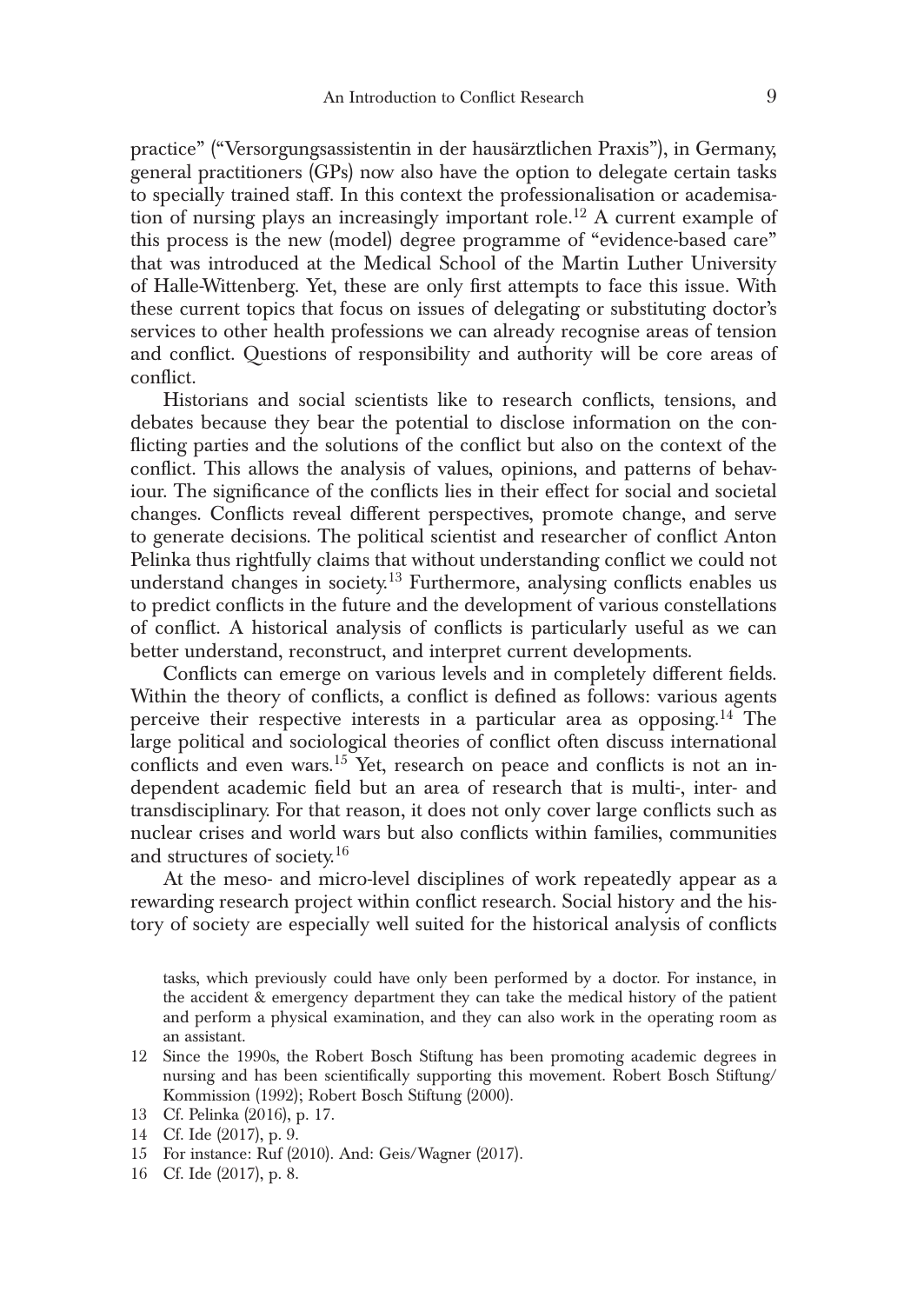in the professional world because in society, work takes a central position. While presumably every profession and professional area have been marked by conflicts and tension, healthcare in particular is a rich area for research and analysis. On the one hand, health and diseases are central to human life. Every person who lives in an industrialised nation encounters the healthcare system during his or her life. People working in this area literally make life and death decisions for patients. The significance of healthcare as an area of work is also reflected in quantitative information. In Germany in 2015, 5.3 million people worked in the healthcare system.17 These workers went through numerous training programmes with varying hierarchical levels. The professional world of the healthcare system today is the result of long processes of differentiation, elimination and negotiation. The differentiation of non-physician healthcare professions occurred in parallel with the specialisation of medicine and the development of medical technology, and accelerated at the end of the 19th century. At this time, academically trained doctors had already superseded their competitors with fewer qualifications such as barber surgeons.<sup>18</sup> They only had to fight longer battles with the "quacks" – a term made up by the doctors for non-academically trained healers. In 1903, the German Society for the Eradication of Quacks ("Deutsche Gesellschaft zur Bekämpfung des Kurpfuschertums") fought against the "freedom to heal" ("Kurierfreiheit") that had been announced in 1872.19 With the foundation of medical associations and achieving the professionalisation that went along with it, the physicians had successfully fought for a position that from now on ensured their large influence in the official recognition of new health professions or professions that required new regulation.<sup>20</sup> They exert this influence to this day. For instance, since the introduction of the profession of doctor's assistant in the 1950s, the State Chambers of Physicians are the "responsible authorities" for the training and further education of medical staff, according to the German Vocational Training Act. Similarly, since increasingly women give birth at the hospital rather than in the private sphere of the home, midwives and doctors have also had a charged relationship. The issue is usually one of status and responsibility.<sup>21</sup> Even between physicians and nursing staff there are often conflicts because of their close collaboration. These conflicts very rarely came to light, as the psychologist Leonard Stein described in the 1960s using what he called the "doctor-nurse game". According to him, the collaboration between the (at the time mostly male) doctors and the (often

- 17 Cf. Statistisches Bundesamt: Statistisches Jahrbuch (2017), p. 10.
- 18 On the development of the position of physicians and their professionalisation, see Huerkamp (1985); Jütte: Geschichte (1997). On the social history of barber surgeons: Sabine Sander (1989).
- 19 On the debate between physicians and non-academic medicine: Teichler (2002); Jütte (1996).
- 20 The first medical association was founded in 1865 in Baden. Cf. Jütte: Entwicklung (1997), pp. 39–40.
- 21 More specifically on the training of midwives in Germany: Fallwell (2013); Schumann (2009).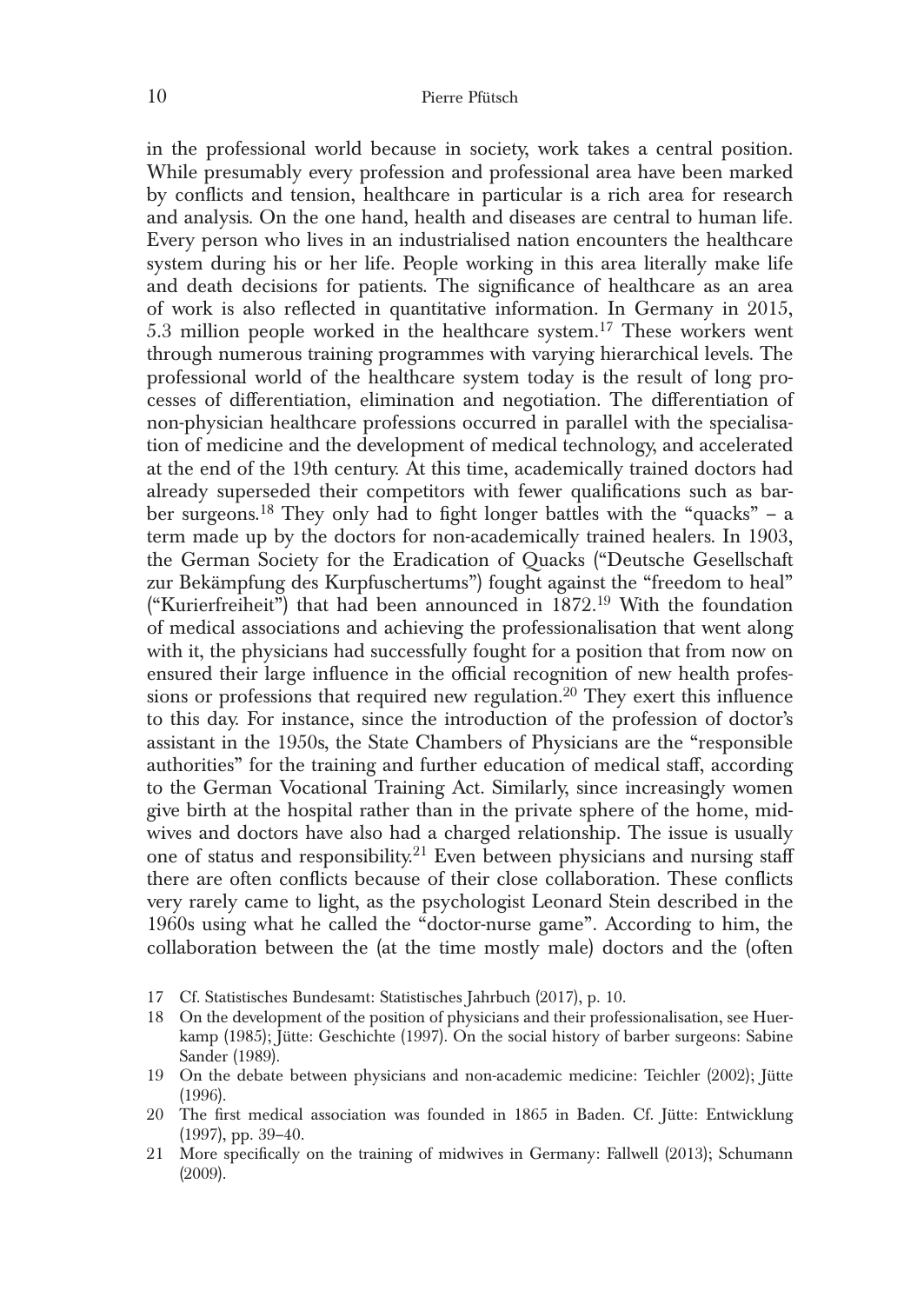female) nurses follows particular rules that do not question the authority of the doctor who has a higher rank in the hierarchy.<sup>22</sup> However, with the professionalisation of nursing, the relationship between doctors and nurses has been slowly changing which is why in the 1980s the "doctor-nurse game" no longer functioned as Stein had described it 20 years earlier.<sup>23</sup> This resulted in more conflicts coming to light more often.

The medical profession offers itself for the analysis of conflicts because scientific progress and the change of the social and societal frameworks had a huge impact on the professional landscape. Following the doctors' initiative to reduce the high mortality of mothers, at the end of the 19th century the profession of a childbed nurse was created. After their training, these nurses were supposed to professionally care for women after they had given birth.<sup>24</sup> However, in the second half of the 20th century, this profession disappeared again. Due to technical progress and improvements in hygiene the mothers spent less time at the hospital. Since the mortality of mothers was now very low, the care during the puerperium lost its justification. Substitution processes through other professions also played a role. Hence, midwives and paediatric nurses campaigned for taking on these tasks.<sup>25</sup> The discovery of new diseases could also result in the development of new working areas. The increase of patients with diabetes mellitus created a need for medical guidance below the rank of the doctor. Thus, slowly diabetes counselling emerged.<sup>26</sup> A more current example is the profession of the scrub nurse who has become necessary because of the increasing specialisation and technicalisation of surgeries. Already in the 1960s, the Netherlands introduced the profession of the "Operatie Assistant".27 Another example is the emergence of the professional clinical coder. In Germany in 2003, only because of the introduction of a flat-rate per case that is based on the Diagnosis Related Groups (DRG), an independent profession at the interface of technology and medicine could be established. Since conflict research is not only interested in analysing a specific example but also wants to shed light on the context in society and the social framework in which the conflicting agents operate<sup>28</sup>, conflict research is an excellent method to analyse the most diverse conflicts in medicine also from a historic perspective. Implicitly, professional sociological reflections play a part in all of these issues.

Beginning with these reflections this current volume serves to explain how and why conflicts emerged within medical professions at all. Who was involved, what coalitions were formed, how did the agents present themselves and what goals did they pursue? Furthermore, we are interested in the extent

- 23 Cf. Howell/Stein/Watts (1990).
- 24 Cf. Waller (2017), p. 114.
- 25 Cf. Waller (2017), p. 134.
- 26 Cf. Pfaff (2018).
- 27 Cf. Cerrahoglu et al. (2014), p. 212.
- 28 Cf. Pelinka (2016), p. 21.

<sup>22</sup> Cf. Stein (1967).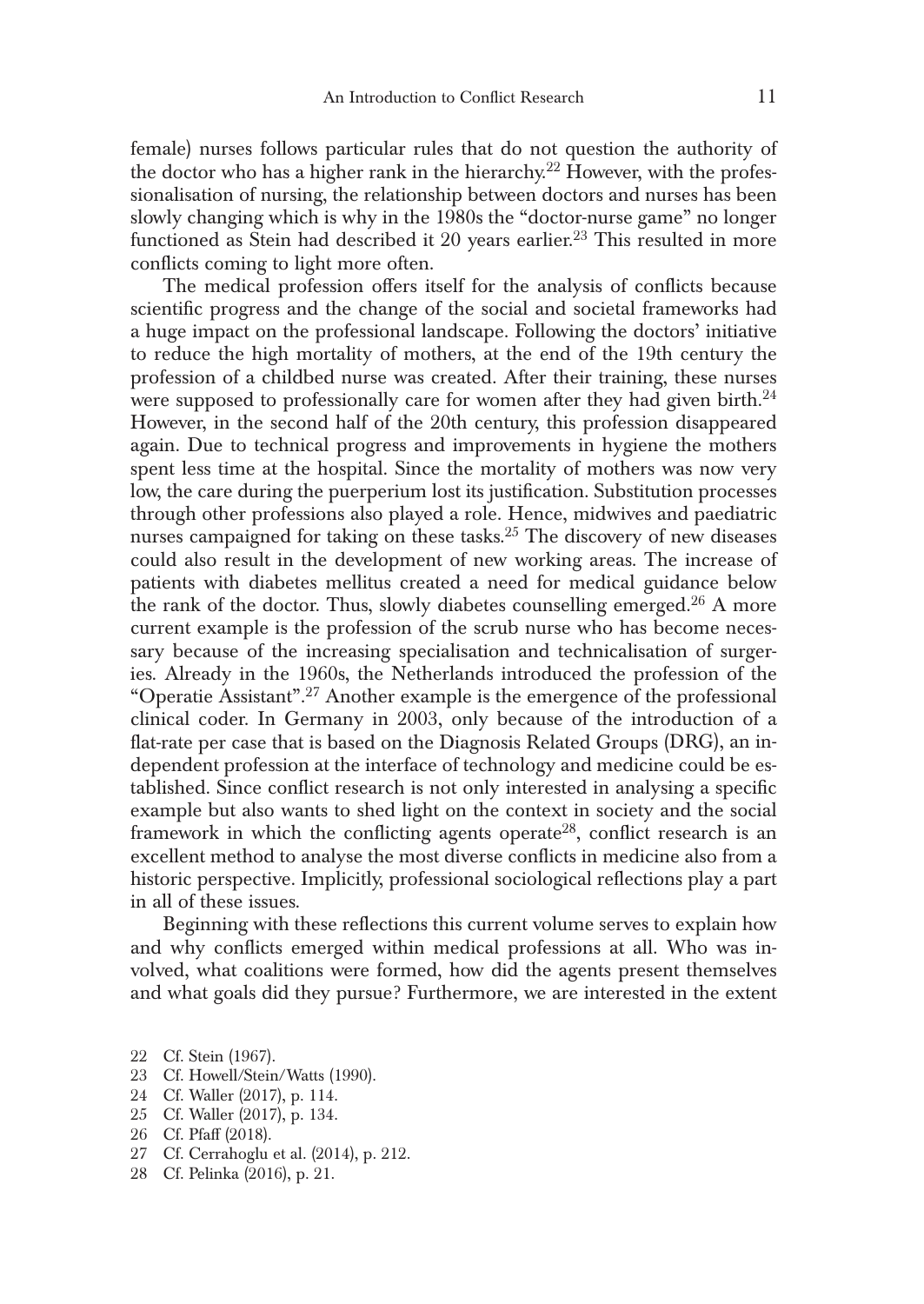to which such discussions contributed to changes in services on the medical market and what consequences this had on the demand side. Simultaneously, we want to consider the societal, social and scientific frameworks as central determinants of change.

#### Market, Power, and Prestige as Areas of Action

The question about the cause of conflicts and tensions plays a central role in all contributions. In recent years, conflict research has illustrated that the cause of conflicts is most often the distribution of scarce resources but can also lie in the demand for recognition.29 For that reason and because conflicts are always also linked to questions of power $30$ , market, power and prestige will be analysed as central areas of action during the interaction of conflicting parties. The agents name the most diverse reasons for their actions depending on the context, yet a closer inspection reveals that the issue can always be linked back to the key areas of market, power, and prestige – and thus to the central elements of distribution of resources and recognition.

Hence, our objective is to open up topics of medical historical origin to address larger societal questions, and thus to utilise them for interdisciplinary historical conflict research. Consequently, the topics discussed here touch on historical but also social scientific and ethnological issues. In addition, medical ethics is also interested in questions of conflict research.

#### Corpus of research

The medical market and the conflicts occurring here have been the topic of medical historical research for a long time – sometimes more and sometimes less explicit. The Early modern period $31$  and the 19th century have been especially well researched in this regard, as important consolidation processes of the medical market took place during these times. The professionalisation of the rank of doctors was accompanied by numerous conflicts with other groups of healers. Mainly natural healers, homoeopaths and alternative practitioners became the doctors' targets as these did not follow scientifically justified medicine.<sup>32</sup> Especially at the turn of the 20th century and during the time of the Weimar Republic doctors repeatedly demanded a statutory prohibition of the so-called "quacks" which fuelled the "quack debate" even more.<sup>33</sup> Other

- 29 Cf. Pelinka (2016), p. 17.
- 30 Cf. Pelinka (2016), p. 20.
- 31 Jütte (1991); Stenzel (2005); Ehrlich (2007).
- 32 On the history of the natural healing movement: Regin (1995). On the relationship of non-academic healers and the doctors see Faltin (2000). On the history of alternative healing methods: Jütte (1996).
- 33 Cf. Teichler (2002), pp. 27–31.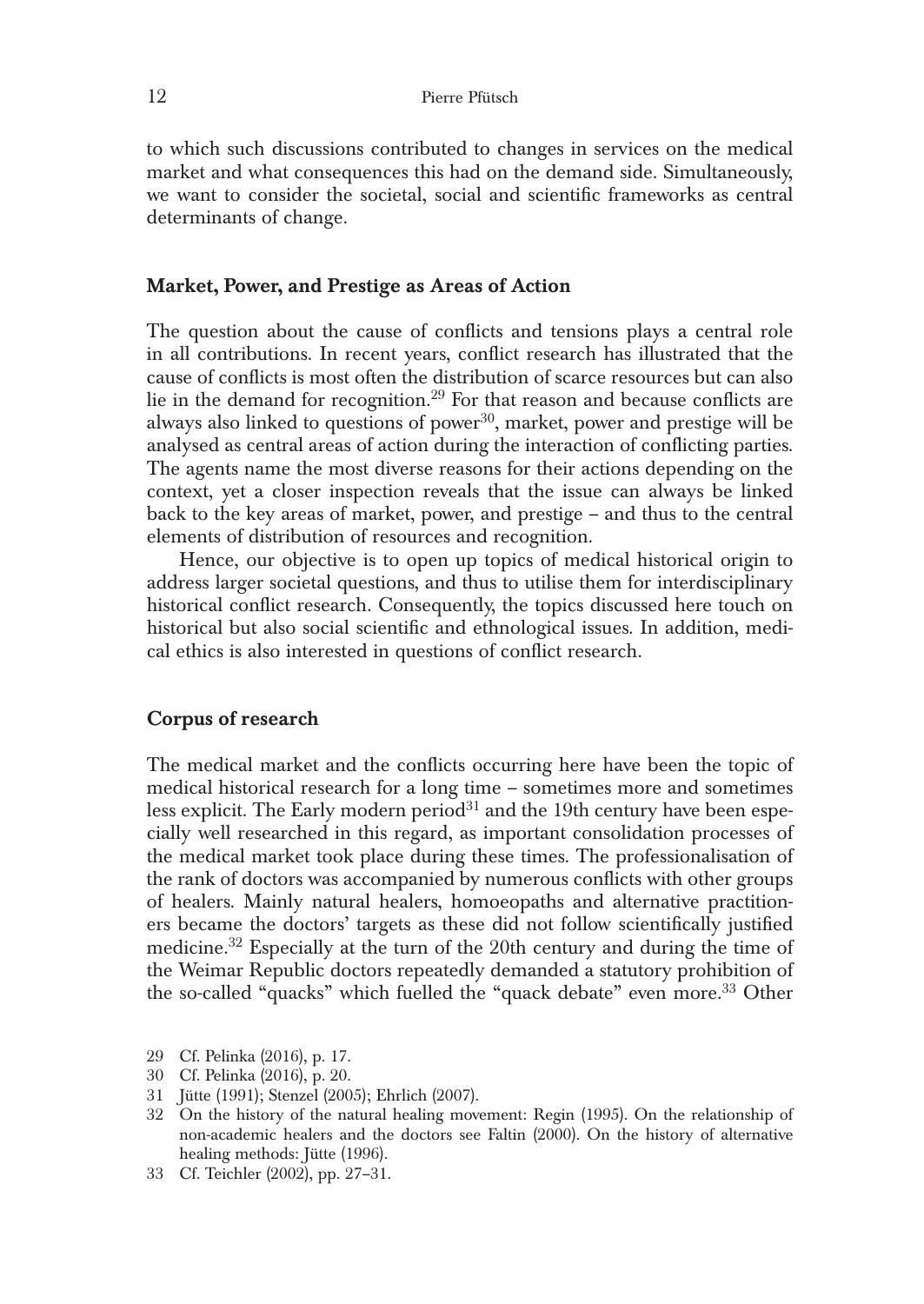critical movements of current medical practice, such as the opponents of vaccinations, have also resulted in conflicts with academic medicine.<sup>34</sup> Despite its hegemonic position, academic medicine could never fully eliminate a certain medical pluralism from society.<sup>35</sup>

The 20th century also produced processes of differentiation and extinction within the health professions but the history of medicine has so far only shown little interest. An exception is here the history of nursing that has already discussed the power structures within nursing and also the conflicts between nursing and medicine.<sup>36</sup> The dimensions of gender and culture have been particularly addressed in this regard.37 With the exception of possibly midwives, other health professions such as medical technical assistants, emergency medical technicians, diabetes counsellors, physiotherapists and/or occupational therapists have been largely neglected. Yet, they are a rewarding research project from a perspective of the history of professions due to their hierarchical position.<sup>38</sup> Since this topic is often addressed in current debates on medical care, as mentioned at the beginning, it illustrates its centrality and significance.

#### **Structure**

The current volume consists of three parts, arranged on the level of the agents. The first and second parts cover inter-professional and intra-professional conflicts, respectively. And since the framework for conflicts is as important as the agents themselves, the third part is reserved for this issue.

The first part focuses on conflicts between various professional groups or professions. In her article on negotiation processes between nurses and doctors, Karen Nolte uses the example of performing anaesthesia in the 1950s in West Germany. She illustrates how a practice that had previously been performed by nurses slowly became the doctor's task. Eileen Thrower discusses the inter-professional collaboration and the conflicts resulting from it. In particular, she draws on midwives, nurses, and doctors in Georgia in a historical perspective. Pierre Pfütsch focuses in his article on the professionalisation of the non-medical emergency services. He shows how the profession of an emergency medical technician emerged from originally a voluntary job and how it changed into a recognised profession in the Federal Republic of

<sup>34</sup> Dinges (1996). In particular on the criticism of vaccinations: Thießen (2017).

<sup>35</sup> The volume edited by Jütte provides a fine overview over the history of medical pluralism: Jütte (2013). On conflicts in medical subcultures: Mildenberger (2013).

<sup>36</sup> D'Antonio (2010); Fish Mooney (2005). From a sociological perspective: Kirsten Sander (2009). In addition: Malleier (2014).

<sup>37</sup> With the inclusion of the category of gender: Loos (2006). With the category of culture: Effelsberg (1985).

<sup>38</sup> In addition to some articles on special professions in certain countries, I name as an exception: Twohig (2005).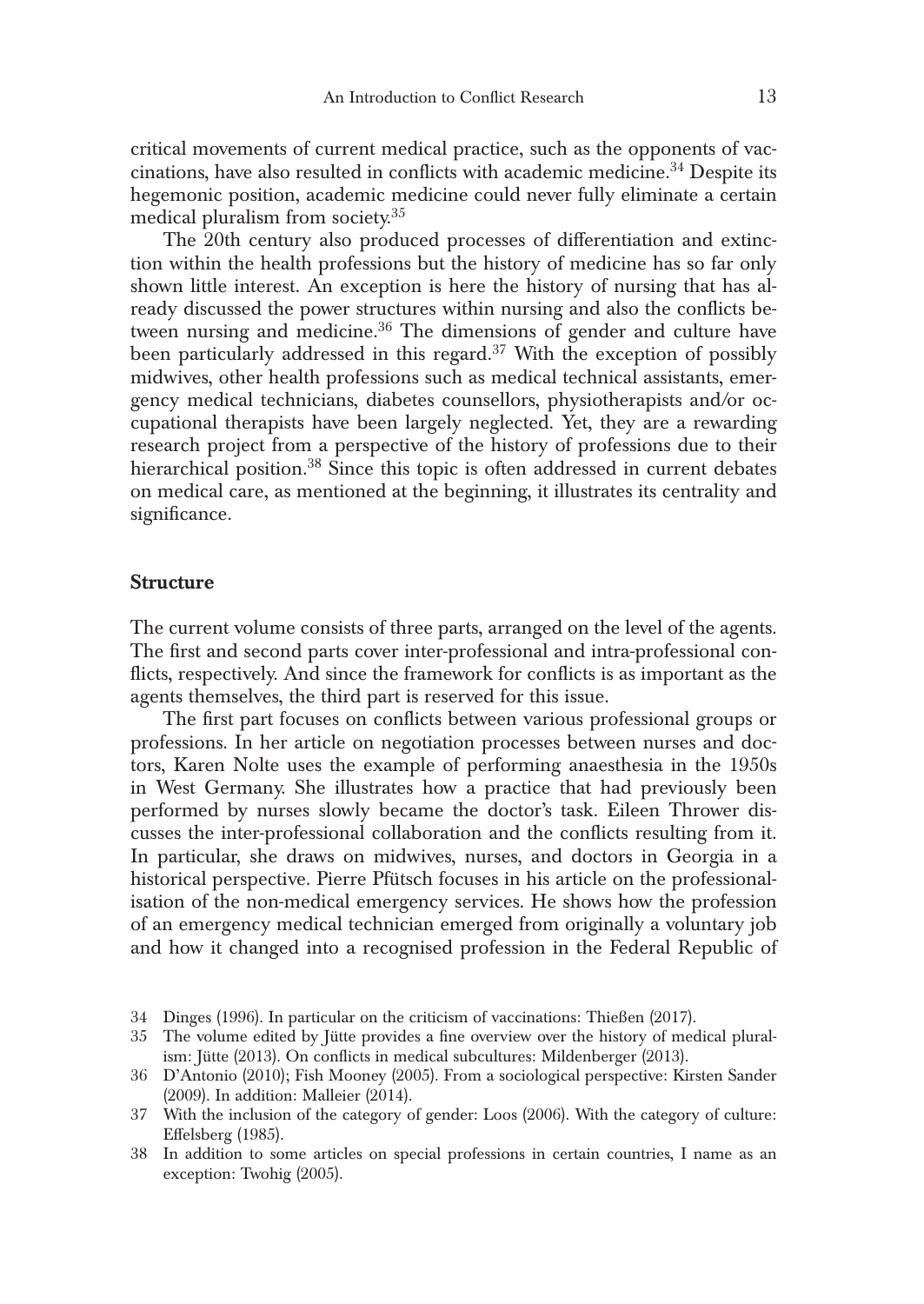Germany. He illustrates what impact various agents such as the doctors and aid organisations had in this process.

The second part of the volume discusses conflicts that occurred mainly within a professional group or profession. Christoph Schwamm discusses the history of men in nursing. He asks what masculinity actually meant in the West German professional nursing organisations and illustrates what transformations occurred there. With Geertje Boschma we enter history of psychiatry: she traces the negotiation and tensions around electroconvulsive treatment in Dutch psychiatry. Using the concept of generations, she traces conflict lines between different generations of doctors with regard to the use of this therapy. Sylvelyn Hähner-Rombach focuses on paediatric nursing and hence a special field within nursing that was characterised by the strong bond between patients and nurses. She traces the sources of conflicts between paediatric nurses and the patients' mothers. Using the opening up of the children's wards to mothers, she reveals that changes of management structures can controversially impact hierarchical parameters.

The last part of the volume is dedicated to the general framework of medicine and to the conflicts that result from this. Jane Brooks pursues the question what impact the war as a framework had on the professional role of nurses in Britain during the Second World War. She illustrates how the nurses who had been trained in a strongly hierarchical system developed highly cooperative work forms in collaboration with the doctors at a much larger scale than they would have been able to outside this exceptional situation of wartime deployment. The next article is Eyal Katvan's analysis of the regulation of dental care in British Mandate Palestine. Katvan looks at the development of the profession both from a legal and a medical perspective and points to their interconnections. Simultaneously he discloses the development and extinction of various professional groups within dentistry. Aaron Pfaff focuses on diabetes counsellors and thus directs our attention to a relatively unknown medical profession. He describes in the final article of the volume how the growing significance of diabetes mellitus in societal discourse and the development of the new market of medical technology in this area resulted in the creation of a completely new profession that had to adjust to existing structures.

#### Outlook

While the current edited volume addresses the most diverse facets, conflicts, agents, and spaces, we are aware of its limits with regard to its content. All of the articles focus on Western industrial nations and thus the distinct kinds of conflict and issues that have been shaped by Western medicine. When discussing the topic from a global historical point of view, Eastern European countries would be the next focus. Yet the countries in South America, Asia, and Africa would also have to be investigated. This could be an area of research in the future.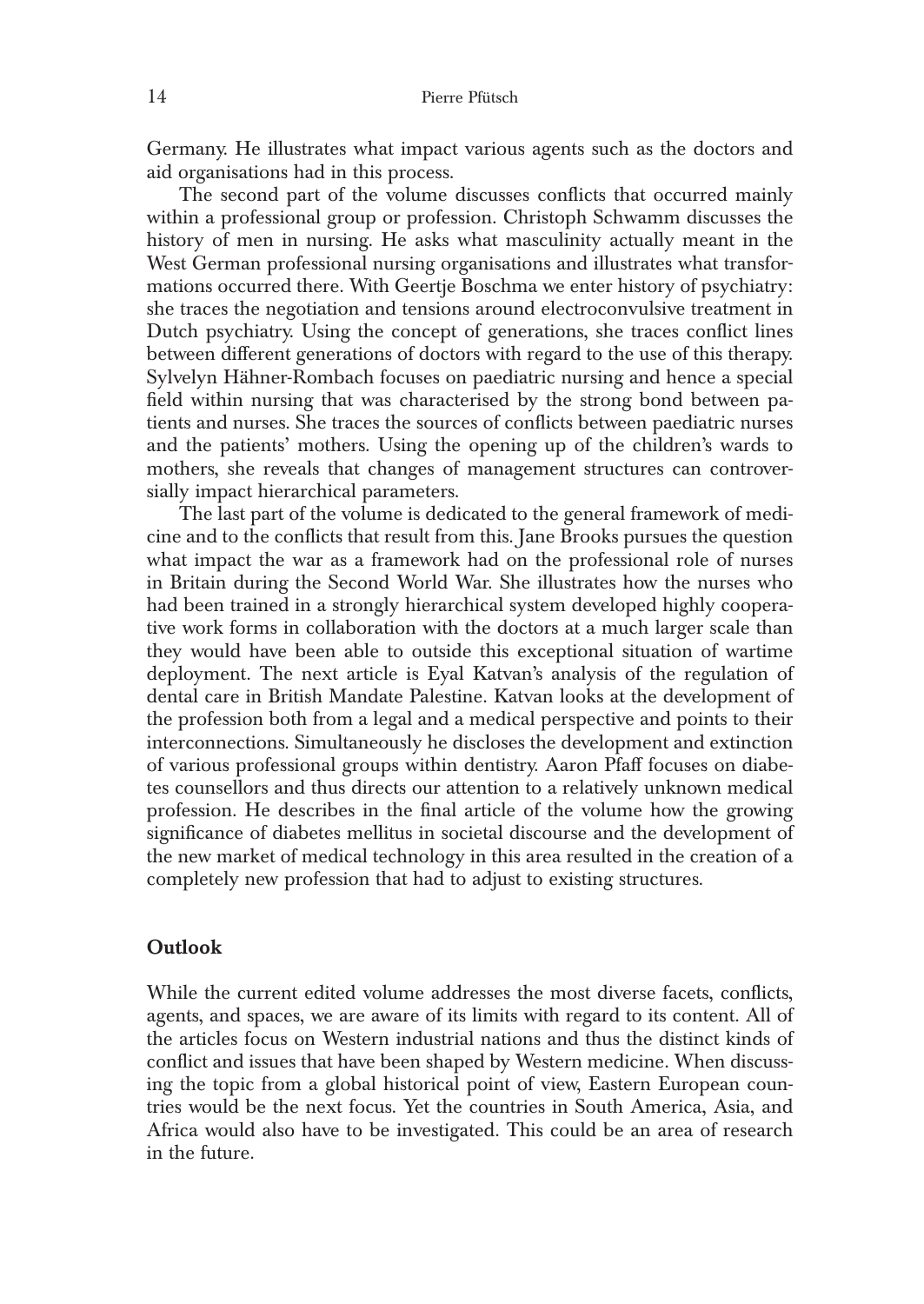Another level for the investigation of conflicts in the healthcare system could and should be the transnational-comparative level. Such a perspective would initially compare conflicts, the context of their development, and the possibilities for solutions in the various countries. The central question is here mainly how the structures of care in the healthcare system impact the development of health professions. At this junction, a comparison between centralist and federalist or capitalist and socialist systems seems to have potential. Since the authors in this volume analyse mainly Western industrial nations, their articles here should also be understood as possible ideas for such a subsequent perspective.

#### Bibliography

#### *Literature*

- Albrecht, Martin; Etgeton, Stefan; Ochmann, Richard R.: Faktencheck Gesundheit. Regionale Verteilung von Arztsitzen (Ärztedichte). HNO-Ärzte, Nervenärzte, Orthopäden, Psychotherapeuten, Urologen. Gütersloh 2015.
- Barmer GEK: Barmer GEK Arztreport 2016. (=Schriften zur Gesundheitsanalyse 37) Siegburg 2017.
- Bryant-Lukosius, Denise et al.: A Historical Overview of the Development of Advanced Practice Nursing Roles in Canada. In: Nursing Leadership 23 (2010), pp. 35–60.
- Cerrahoglu, Yahya et al.: Auf den historischen Spuren der OP-Pflege. In: Im OP 4 (2014), pp. 210–214.
- D'Antonio, Patricia: American nursing: a history of knowledge, authority, and the meaning of work. Baltimore 2010.
- Dinges, Martin (ed.): Medizinkritische Bewegungen im Deutschen Reich (ca. 1870 ca. 1933). (=Medizin, Gesellschaft und Geschichte, Beiheft 9) Stuttgart 1996.
- Effelsberg, Winfried: Interkulturelle Konflikte in der Medizin. Medizinanthropologische Überlegungen. In: Würzburger medizinhistorische Mitteilungen 3 (1985), pp. 29–40.
- Ehrlich, Anna: Ärzte, Bader, Scharlatane: die Geschichte der Heilkunst in Österreich. Wien 2007.
- Eurostat: Life expectancy at birth, 1980–2015 (years) (2017), available at: http://ec.europa. eu/eurostat/statistics-explained/index.php/File:Life\_expectancy\_at\_birth,\_1980-2015\_% 28years%29\_YB17-de.png (last accessed: 17/10/2018).
- Fallwell, Lynne: Modern German Midwifery, 1885–1960. (=Studies for the Society for the Social History of Medicine 13) London 2013.
- Faltin, Thomas: Heil und Heilung. Geschichte der Laienheilkundigen und Struktur antimodernistischer Weltanschauungen in Kaiserreich und Weimarer Republik am Beispiel von Eugen Wenz (1856–1945). (=Medizin, Gesellschaft und Geschichte, Beiheft 15) Stuttgart 2000.
- Fish Mooney, Sharon: Worldviews in conflict: a historical and sociological analysis of the controversy surrounding therapeutic touch in nursing. Ann Arbor 2005.
- Geis, Anna; Wagner, Wolfgang: Demokratischer Frieden, Demokratischer Krieg und liberales "peacebuilding". In: Ide, Tobias (ed.): Friedens- und Konfliktforschung. Opladen; Berlin; Toronto 2017, pp. 131–160.
- Gesundheitswirtschaft Rhein-Main e.V.: Entwicklungschancen des Zweiten Gesundheitsmarktes in der Rhein-Main-Region und Hessen. Gelsenkirchen 2014.